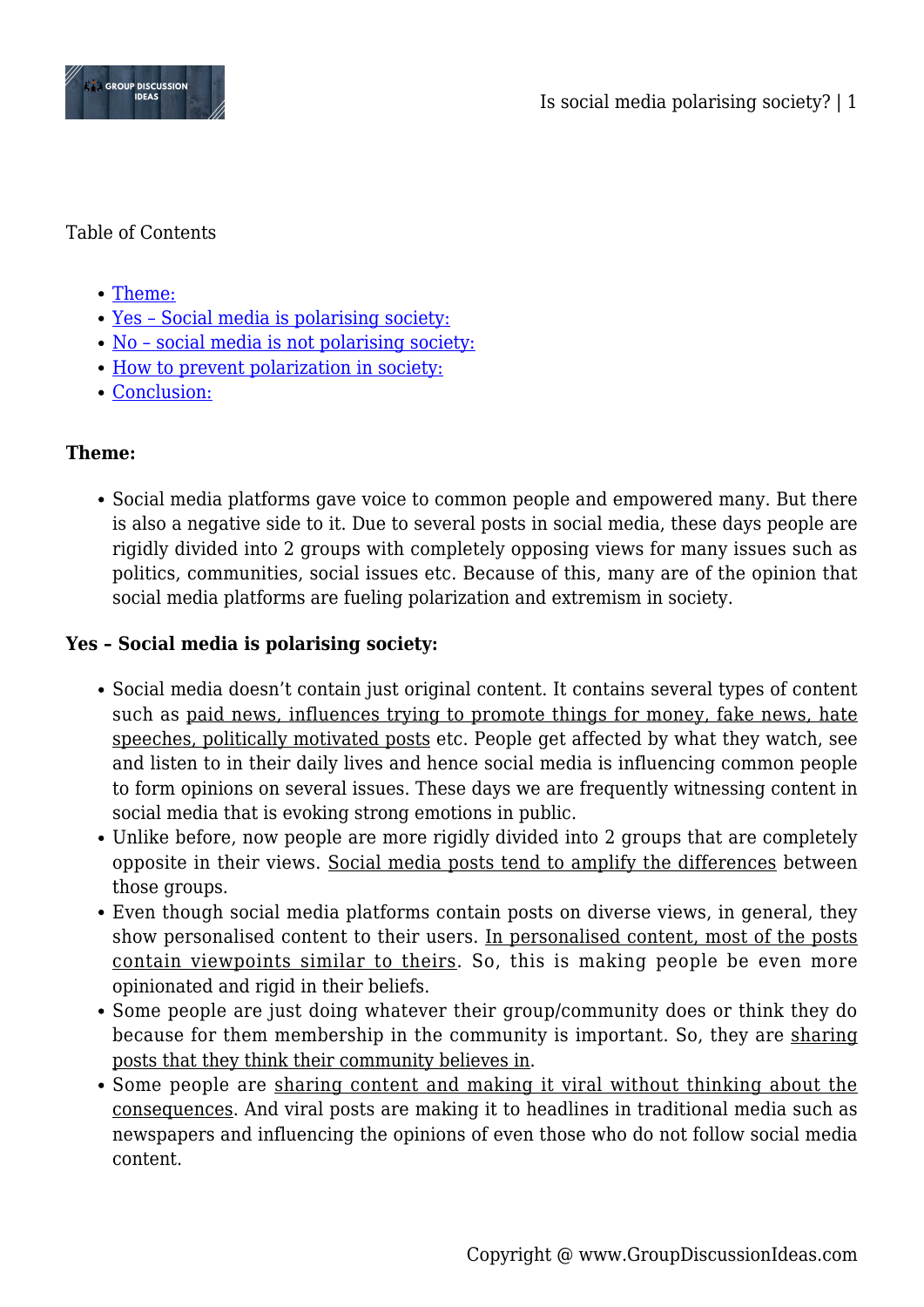

## **No – social media is not polarising society:**

- Social media platforms gave the opportunity to the public to listen to the other side and also the opportunity to have a healthy discussion. In fact, several people read diverse views through social media content and are forming their opinions through thorough analyzation. This is helping many to have a moderate point of views.
- It depends on people rather than social media content. People who think well do not fall into the trap of hate speeches and politically motivated posts.

## **How to prevent polarization in society:**

- Social media platforms should take responsibility and should take steps to prevent extreme views from displaying in suggested content. They should minimise its impact and need to take steps to show the content of diverse views in personalized news feeds.
- People also should take responsibility for what they share. Creating awareness and empowering people is also the need of the hour. Movies on how fake news, politically motivated content affects society also works in creating awareness in public.

#### **Conclusion:**

social media websites have the responsibility to promote a healthy atmosphere. They should show diverse views. And people also have a responsibility to be open-minded in posting content online and also when replying to others' point of view. We need to create awareness in the public that not all social media posts are from common people and there are different types of content such as fake news, paid news, hate speeches and politically motivated posts etc. We all should work to minimise this negative consequence of social media platforms while utilizing them to our advantage.

## **Your Turn…**

Do you think social media is polarising society? Do you also get affected by the posts that create hate among communities? Express your opinions through the comment section below. And subscribe to our blog to read answers to the trending GD topics.

*Photo by [Keira Burton](https://www.pexels.com/@keira-burton?utm_content=attributionCopyText&utm_medium=referral&utm_source=pexels) from [Pexels](https://www.pexels.com/photo/multiracial-students-having-argument-on-city-street-6147403/?utm_content=attributionCopyText&utm_medium=referral&utm_source=pexels)*